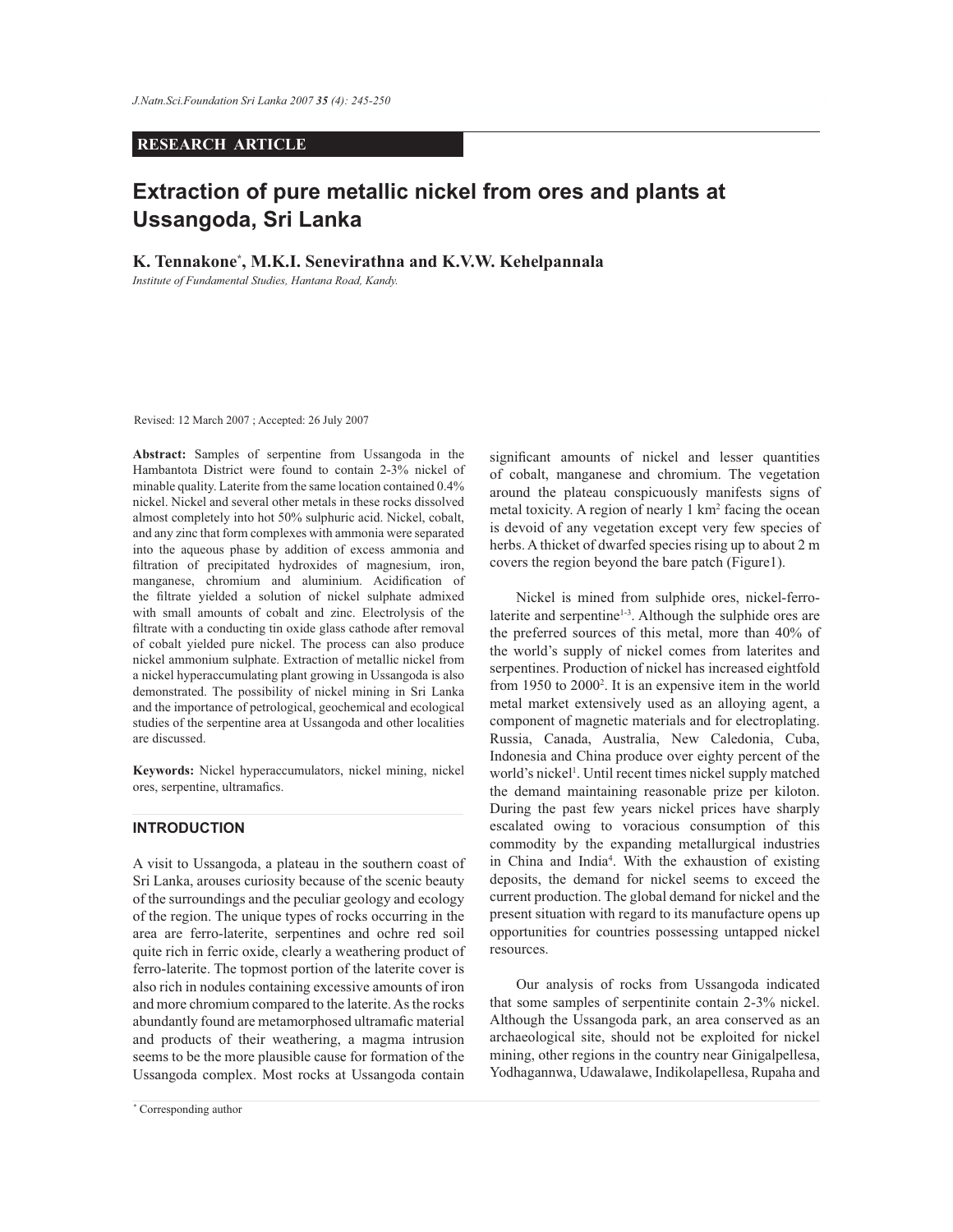Katupotha have serpentine outcrops<sup>5-6</sup> (Figure 2). Some of these localities lie along the boundary between the Wanni Complex (the newly defined Wanni Complex of Kehelpannala<sup>7</sup> ) and the Highland Complex suggesting a common cause of origin of the deposits (Figure 2). A high nickel concentration in serpentinite at Ginigalpellesa in the Udawalawe area has been reported by Dissanayake and Van Riel<sup>6</sup> in 1978, the first published report on the occurrence of a mineral in Sri Lanka containing substantial amount of nickel. As tropical climates favour transformation of mafic and ultramafic rocks to secondary minerals such as serpentinites and laterites, regions around the boundary are expected to be rich in nickel and other metals<sup>8-10</sup>.

 We have successfully extracted pure metallic nickel from samples of green serpentine collected from Ussangoda. In this note we describe a method for extraction of pure metallic nickel from Sri Lankan serpentine and laterite. The processes could also be directed to make nickel ammonium sulphate which is also a marketable product used in the electroplating industry. Nickel hyperaccumulating plants growing at Ussangoda were found to contain significant amounts of nickel. Extraction of metallic nickel from their biomass is also demonstrated. We believe that this is the first time the extraction of pure metallic nickel from Sri Lankan sources has been demonstrated. Investigation suggests possibilities of nickel mining industry in Sri Lanka



after a careful petrological survey and assessment of the environmental consequences of mining.

# **METHODS AND MATERIALS**

Samples of serpentine pale green in colour, ferro-laterite, iron-rich nodules and ochre red top soil were collected from Ussangoda (Figure 1a shows the locations from which the samples were collected) taking every precaution to exclude organic and anthropogenic material. Rocks were pulverized, meshed to 297  $\mu$ m and dried at 110 °C to expel moisture. Powders (10 g) were digested with 50% sulphuric acid (40 mL) at 100  $\degree$ C for 3 h and the insoluble residue was separated by filtration. Atomic absorption spectroscopy<sup>11</sup> (Flame Atomic Absorption Spectrometer GBC 933A) was used to estimate Ni, Fe, Co, Cr, Al, Mn, Zn, Pb and Cd concentrations in the filtrate. The instrument was calibrated using authentic standards (Fluka). For confirmation, a nickel standard solution was also prepared by dissolving known weight of pure metallic nickel in aqua regia. Samples (25 mL) of the filtrate prepared by the same technique were treated with excess ammonia to precipitate iron, magnesium, aluminium, manganese, and chromium as hydroxides and exposed to air for converting any ferrous iron to ferric. Insoluble precipitate was separated by filtration. Filtrate was neutralized with conc. sulphuric acid to a pH of 6.5. The Ni and other metal concentrations in the filtrate were again estimated by atomic absorption spectroscopy. The solid residue was digested with HF and the extract was tested for the metals. For confirmation of atomic absorption spectroscopic analysis, nickel was also estimated gravimetrically using dimethylglyoxime as follows<sup>11</sup>. An ammonical extract of the ores, prepared as described earlier, is acidified to adjust the pH to a value within the



**Figure 1**: (a) Satellite image (downloaded from Google Earth) showing the Ussangoda serpentine deposit. The white broken line demarcates the boundary of the deposit. Numbers indicate the locations from which the samples of serpentine were collected. (b) Photograph showing the red soil overlaying the deposit.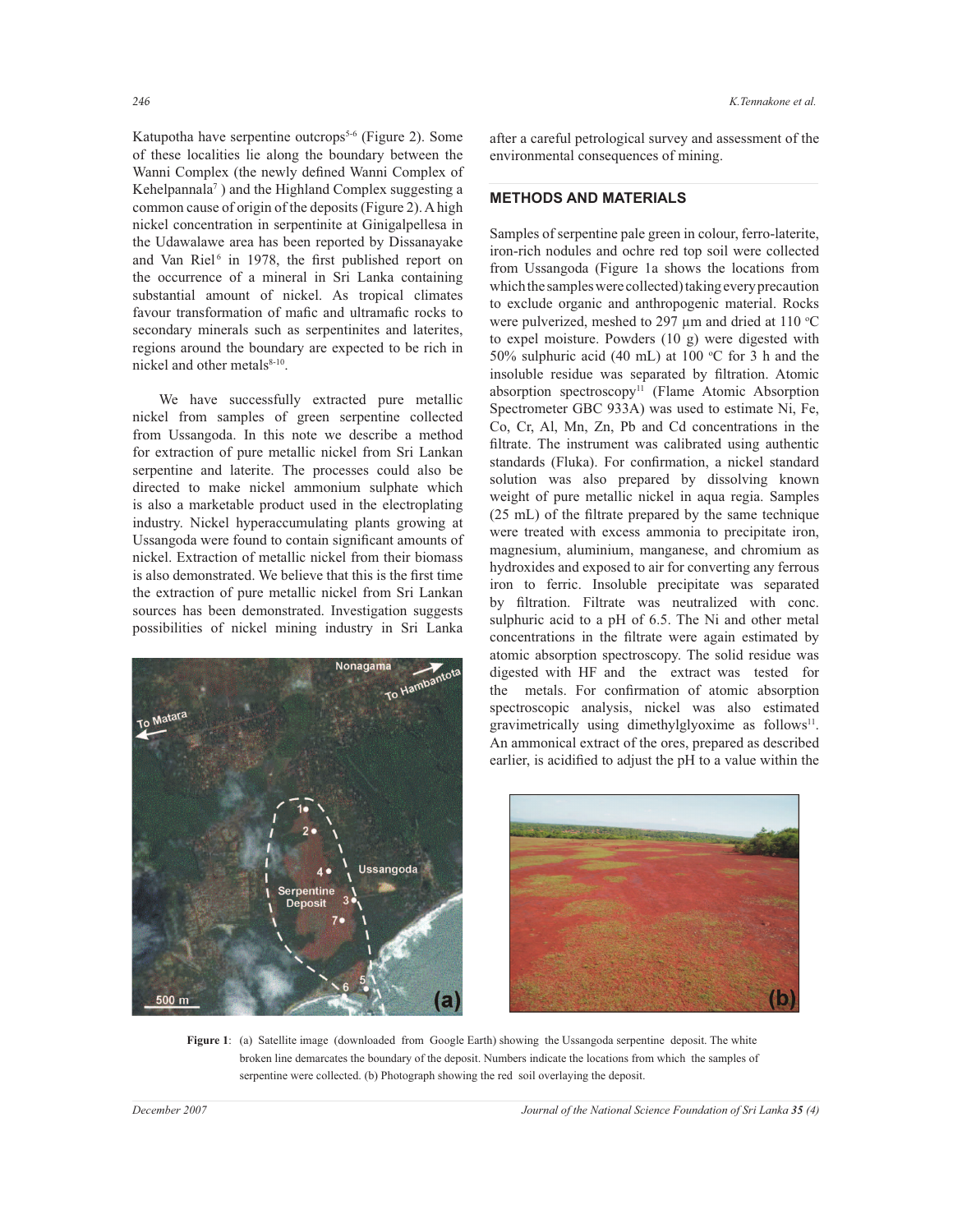range 9-10 and a solution of dimethylglyoxime (10 g in 100 mL) is gradually added to precipitate the scarlet red Ni-dimethylglyoxime complex which is washed (water and alcohol), dried and weighed. To extract metallic nickel, the final filtrate was electrolyzed using a conducting tin oxide glass cathode and platinum or carbon anode. Samples of metallic nickel deposited on the cathode were dissolved in nitric acid and tested for Ni, Co, Fe, Zn, Cr and Cd by atomic absorption spectroscopy. Portions of the filtrate were also concentrated and left for two to three days to crystallize nickel ammonium sulphate.

 The following procedure was used to extract nickel from plants growing at Ussangoda. Biomass excluding the roots was washed with distilled water to remove adhered soil particles, dried at 105  $\degree$ C in air for 1 h and ground to a fine powder and ashed in an oven. The powder was mixed with conc. sulphuric acid (1.5 mL per g of ash), and the mixture was heated for about 10 min to char any remaining organic matter, diluted with water, boiled and the residue was separated by filtration. Ammonia was added to adjust the pH to 11 and the solution was aerated by vigorous stirring. The gelatinous precipitate formed was removed by filtration and pH of the filtrate was reduced to 6.5 by addition of conc. sulphuric acid. Nickel was extracted electrolytically from this solution using a conducting tin oxide glass cathode and a carbon counter electrode. A quick qualitative test for detection of nickel in plants at Ussangoda was conducted as follows. Plant tissue (few milligrams) was charred by heating with few drops of conc. sulphuric acid. The product was diluted to about 5 mL, made alkaline with ammonia and the scarlet colouration observed after addition of few drops of dimethylglyoxime solution in alcohol indicated the presence of nickel.

#### **RESULTS AND DISCUSSION**

Results of the analysis of rock samples, i.e., serpentine, lateritic nodules and ferro-laterite from Ussangoda, extracted into sulphuric acid as described in the previous section are presented in Table 1. A Ni percentage of 3% in serpentine more than suffices the concentration generally accepted for commercial mining<sup>1, 8</sup>. Of the samples of serpentine analyzed, the highest Ni percentage we could observe was 3.2% (mean of 4 measurements, samples collected from the point marked 7 in Figure 1a). The Ni content of the other samples was in the range 1.9-2.8%. Serpentines containing around 2% Ni have also been found in the Walawe area<sup>6</sup>. Generally, nickliferrous serpentines mined from different points of the same deposit show high degree of variation of the Ni content as the local weathering profile determines Ni separation<sup>8</sup>. Laterite samples (up to a depth of  $\sim$ 15 cm) we examined had  $0.4 - 0.5\%$  Ni, and the top soil also contained similar amounts of Ni. Approximately 0.4% Ni in the ferro-laterite and the red top soil falls slightly below the level of Ni % in an ore normally used for commercial processing. Deposits located deeper, which we have not examined, may be more concentrated. Compared to serpentine, lateritic nodules contain higher amounts of chromium and cobalt (0.6% Cr and 0.07% Co).

 The residue left after sulphuric acid treatment of the serpentine samples was white in colour (~46 % by wt. consisting of magnesium silicate and silica) and their HF extracts did not give signals for any of the metals listed in the Table 1. This observation indicates that almost all nickel passes into the solution phase during the reaction with sulphuric acid. The Ussangoda serpentine contains much less iron, i.e., 3-4 %, compared to some of the well known deposits where the iron content exceeds 10%. Ores with lesser quantities of iron serve better for extraction of nickel as removal of iron consumes energy and costly chemicals and also adds more to pollution. A study of the Ussangoda serpentine will also shed light into the mechanism of nickel concentration and iron depletion in the rock by the weathering processes. Presumably, higher temperature and water in the environment created by heavy rainfall have assisted more efficient separation.

 The sulphuric acid treatment also dissolves Mg and rare earths into the solution phase during the acid treatment, the percentages of which we have not estimated. When the acid extract is treated with excess ammonia,  $Mg^{2+}$ , Fe<sup>3+</sup>, Fe<sup>2+</sup>, Al<sup>3+</sup>, Mn<sup>2+</sup>, Cr<sup>3+</sup>, and rare earths precipitate as hydroxides.  $Ni^{2+}$ ,  $Co^{2+}$ ,  $Zn^{2+}$  and any  $Cu^{2+}$ ,  $Cd^{2+}$  and  $Pb^{2+}$  that make complexes with ammonia pass into the solution phase. In the presence of a large excess of ammonia, small quantities of  $Al^{3+}$ ,  $Cr^{3+}$  and  $Fe^{2+}$ tend to enter into the solution as aluminates, chromites

**Table 1:** Percentages of different metals extracted into sulphuric acid from a given weight of serpentine (sample 7) from nodules and laterite.

| Metals | Serpentine $(\%)$ | Nodules $(\% )$ | Laterite $(\% )$ |  |
|--------|-------------------|-----------------|------------------|--|
| A1     | 0.031             | 0.034           | 2.142            |  |
| Cr     | 0.040             | 0.570           | 0.079            |  |
| Ni     | 3.034             | 0.380           | 0.392            |  |
| Co     | 0.020             | 0.069           | 0.019            |  |
| Zn     | 0.005             | 0.015           | 0.007            |  |
| Fe     | 3.772             | 25.575          | 7.380            |  |
| Cd     | < 0.001           | < 0.001         | < 0.001          |  |
| Cu     | 0.001             | 0.002           | 0.004            |  |
| Mn     | 0.035             | 0.186           | 0.065            |  |
| Ph     | < 0.001           | < 0.001         | < 0.001          |  |
|        |                   |                 |                  |  |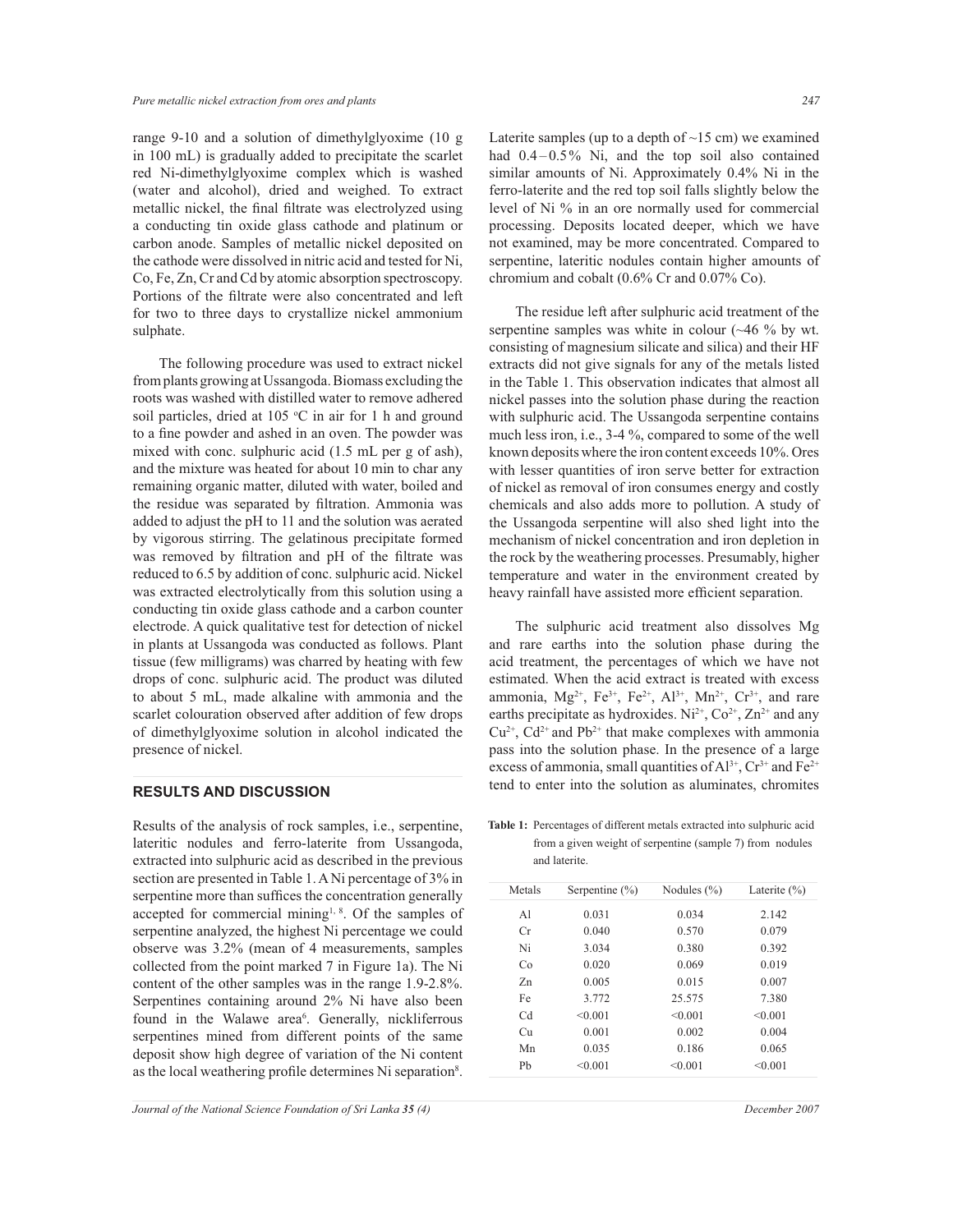and ferrates. Oxidation of  $Fe^{2+}$  in the precipitate to  $Fe^{3+}$ prevents the entry of Fe to the ammonical solution. Removal of Fe is important to avoid its deposition along with Ni during electrolysis. However, small quantities of Al, Cr and Zn do not interfere with the final step of electrolytic extraction of nickel. Leaching of Co can also be prevented, if the ammonical solution is oxidized with hypochlorite prior to filtration as cobaltic hydroxide is insoluble in ammonia. Vigorous aeration of the solution after addition of ammonia is found to be effective in removing a good portion of Co. Table 2 gives the percentage content of various metals in the ammonical extract.

**Table 2:** Percentages of different metals in a given weight of serpentine (sample 7) entering the ammonical solution after filtration of the precipitate. (Composition of the original solution before the addition of ammonia is given in Table 1).

| Metal | Percentage $(\% )$ |
|-------|--------------------|
| Ni    | 3.000              |
| Fe    | < 0.002            |
| Zn    | 0.007              |
| Cd    | < 0.001            |
| Co    | 0.020              |
| Cu    | < 0.001            |
| Mn    | 0.003              |
| Pb    | < 0.001            |
| Сr    | < 0.001            |
| Al    | < 0.001            |

 Neutralization of the ammonical solution with conc. sulphuric acid to a pH ~6.5 converts the nickel ammonium complex ion into  $Ni^{2+}$ . Likewise the small amount of cobalt ammonium complex present transforms to  $Co<sup>2+</sup>$ (i.e., solution now contains nickel sulphate, ammonium sulphate and a small quantity of cobalt sulphate). On electrolysis of this solution with a conducting tin oxide glass cathode and a carbon or platinum anode, nickel deposits on the conducting glass cathode. Use of a conducting glass cathode avoids contamination of nickel (which happens if an ordinary metal cathode is used). In a more practical situation conducting glass can be replaced by carbon or titanium electrode. When the samples of nickel deposited on conducting glass were dissolved in nitric acid and analyzed spectrophotometrically, the purity was found to be  $\sim$ 100% within the detection limit.

 Most plants growing at Ussangoda showed accumulation of readily detectable amounts of Ni, and the highest concentration in *Hybanthus enneaspermus* (violacea) was found abundantly in the region devoid of the scrub. Although percentage of Ni in the herb showed wide variations depending



**Figure 2:** Lithotectonic map of Sri Lanka showing serpentinite occurrences. 1– Ussangoda, 2– Indikolapelessa, 3– Ginigalpelessa, 4– Katupotha, 5– Rupaha, 6– Yodh aganawa. Note that the serpentine deposits at 1-4 lie close to the newly defined Wanni Complex/Highland Complex boundary of Kehelpannala<sup>7</sup>, whereas those at locations 5 and 6 are situated in the Highland Complex. Lithotectonic units and boundaries shown are after Kehelpannala<sup>7</sup> .

on the location of the plant, an extract prepared from about 20 g dry biomass enabled electrodeposition of metallic nickel on conducting tin oxide glass. Tests with dimethylglyoxime showed that quite a number of herbs and trees at Ussangoda contain accumulated nickel, possibly sufficient for extraction of the metal. Covers of lichens were also seen on the surface of serpentine rocks. Similar experiments indicated that these organisms also have high levels of accumulated nickel.

 Although the Ussangoda serpentinite body was identified more than three decades ago, its geology has not yet been investigated. Our preliminary field investigations suggest that the deposit had originated from serpentinization of basic to ultramafic rocks. The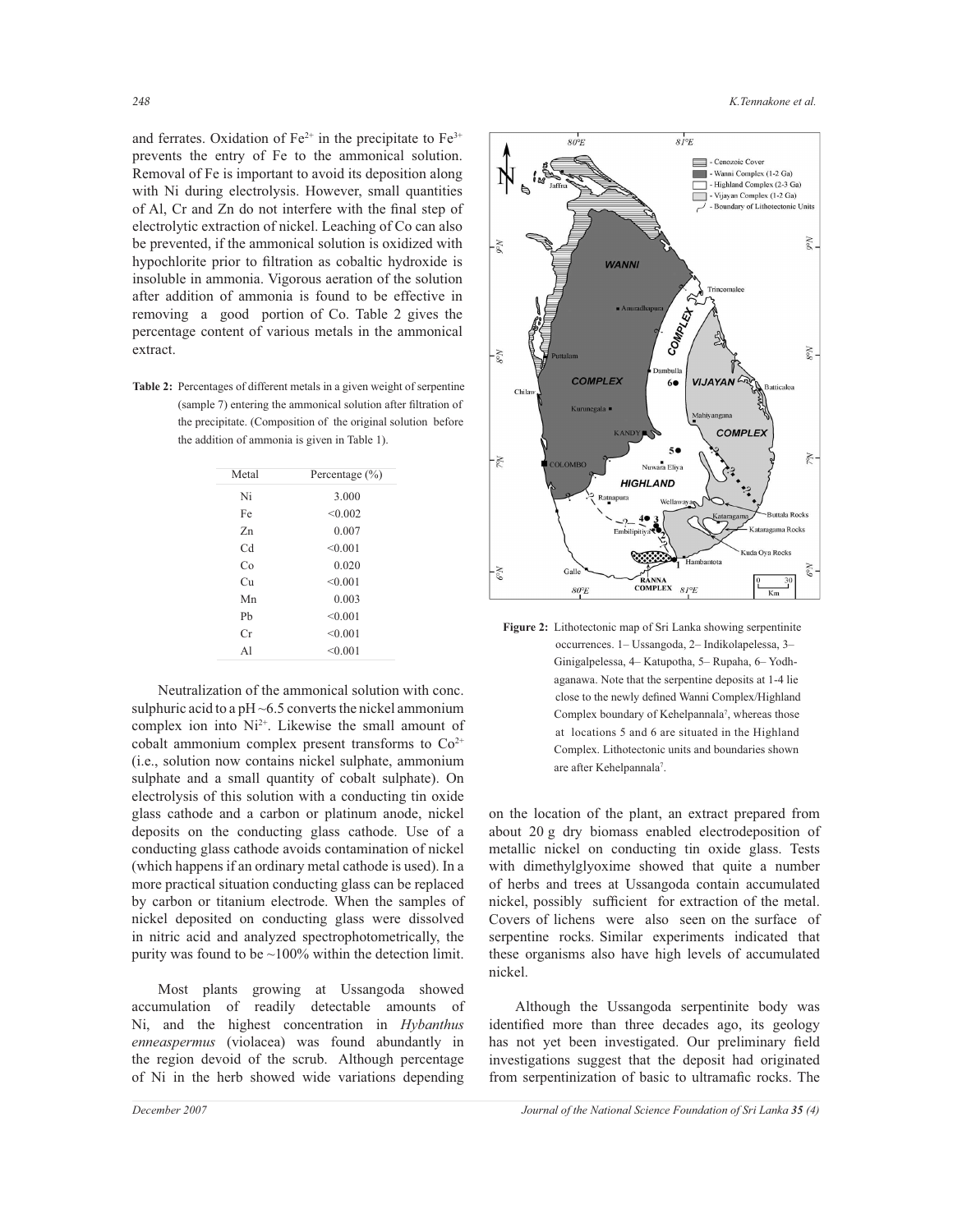Ussangoda deposit and similar serpentinite occurrences at Indikolapelessa, Ginigalpelessa and Katupotha seem to lie along the boundary between the Wanni Complex (the Wanni Complex of Kehelpannala<sup>7</sup>) and the Highland Complex of Sri Lanka (Figure 2). Although the most likely cause behind the formation of these deposits seems to be magmatic intrusions to the crust along the boundary, the possibility of involvement of an intercalated oceanic crust cannot be ruled out<sup>7</sup>. Minerals found in association with serpentine at Ussangoda, i.e., chert, chalcedony, agate, magnesite, graphite, and goethite, are products of serpentinization of ultramafics. The nickeliferous serpentinites at Ussangoda are overlain by ferro-laterite (about 1-2 m thick), ferruginous layer composed of pebbles and iron rich nodules, and the top red soil. A detailed study of the geology, petrology and geochemistry has already been undertaken by the authors to determine the origin and the economic importance of serpentinites in Sri Lanka.

## **CONCLUSION**

Serpentine samples with nickel concentrations of the order 3% seems to be abundant in the Ussangoda plateau. However, an extensive petrological survey of serpentine areas in the country is needed to asses the extent of availability of the ore. The method we have proposed for extraction of nickel certainly needs modifications to render the process commercially viable. Cheaper raw materials such as lime may be substituted at some stages of the process. However, sulphuric acid and ammonia which we do not manufacture would remain indispensable ingredients of the process. Both these chemicals find other important applications, especially in the fertilizer sector. Development of a completely indigenous nickel industry in Sri Lanka may necessitate our own manufacture of sulphuric acid and ammonia. Nickel industry will also lead to environmental concerns which need to be studied carefully<sup>12-13</sup>. Sri Lanka could embark on small scale industry to produce nickel salts (e.g., nickel ammonium sulphate) and nickel anodes for the nickel electroplating industry in the country. Using solar based electricity for electrowinning of nickel should be seriously considered. An interesting possibility is electrolytic co-deposition of nickel and iron for production of magnetic films used in electronics. Such films constituted of pure nickel and iron will also find applications in spintronics and nanotechnology<sup>14-15</sup>.

 Geochemical and ecological studies on ultramafic zones of Sri Lanka have other practical as well as funda mental implications. Apart from nickel, these regions could be rich in ores containing commercially viable quantities of other metals, notably cobalt and chromium. Both these metals are costly items in the world metal market.

 The top soil in the Ussangoda plateau is exceptionally rich in Ni, Co and Cr, making it highly toxic to plants. Sea breeze seems to aggravate the situation further. It appears that hydrochloric acid released in hydrolysis of magnesium chloride in the sea breeze has acidified the soil solubilizing the toxic metals. Nevertheless, few plants survive in the almost nude patch facing the ocean and most severely exposed to the sea breeze. Metals-hyperaccumulating plants could be abundant at Ussangoda17-18 and other serpentine regions of the country. These hyperaccumulators of metals could find applications in environmental remediation of soils and phytomining18-19 (using plants to extract metals from soil). Phytomining, if developed, would be environmentally friendly, and in addition to metals they yield biomass for fuel. It is also important to determine whether metals in serpentine areas leach into the drinking water or enter the food chain through accumulating plants.

### **Acknowledgment**

Authors thank the Director, Department of Archaeology for permitting collection of samples from Ussangoda. The field work of one of the authors (K.V.W.K.) was supported by the National Science Foundation Grant RG/2005/DMM/01. Authors also thank L.V. Ranaweera, A. Pathirana and S. Opatha for assistance granted to enable this investigation.

## **References**

- 1. McCutcheon B. (2003). *Canadian Minerals Year Book, Nickel.* Department of Mines, Energy and Natural Resources, Canada, pp. 1-21.
- 2. Blainey G. (1994). *The Rush That Never Ended: A History of Australian Mining.* 4th Edition, Melbourne University Press, Melbourne.
- 3. Dakvi A.D., Bacon W.G. & Osborne R.C. (2004). *Past and future of nickel laterites.* PDAC International Trade Show and Investors Exchange, Inco Ltd. Canada, March 7-10.
- 4. Flood C. (2006). Nickel spikes on short covering, *Financial Times,* August 18, 2006.
- 5. Rajakaruna N., Harris C.S. & Towers G.H.N. (2002). Antimicrobial activity of plants collected from serpentine outcrops in Sri Lanka. *Pharmaceutical Biology*  **40**: 235 - 244.
- 6. Dissanayake C.B. & Van Riel B.J. (1978). Petrology and geochemistry of a recently discovered nickeliferous serpentinite in Sri Lanka, *Journal of the Geological Society of India* **19**: 464-471.